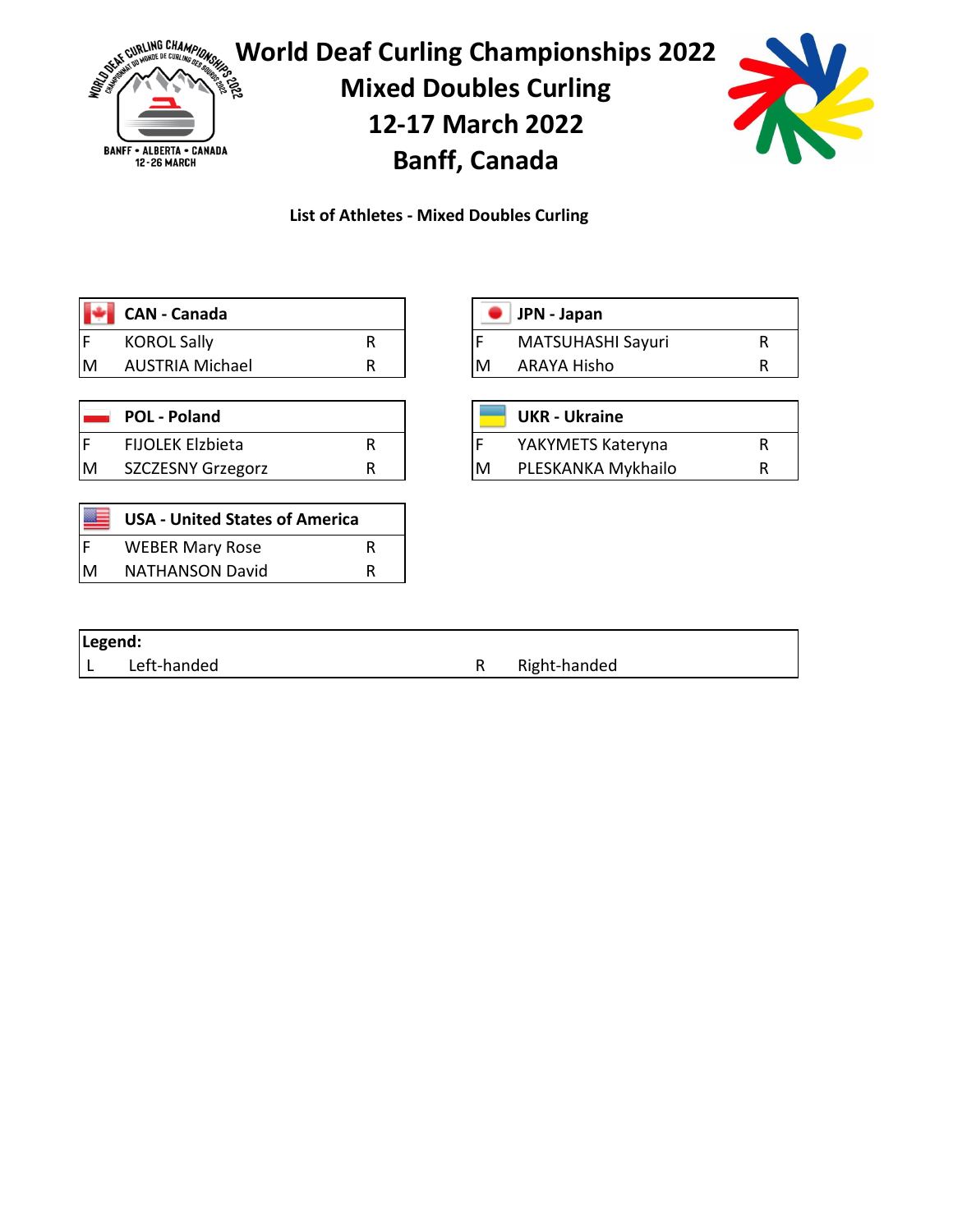



| <b>Mixed Doubles - Final Standings</b> |               |  |  |  |  |  |  |  |  |  |
|----------------------------------------|---------------|--|--|--|--|--|--|--|--|--|
| <b>Team</b>                            | <b>Record</b> |  |  |  |  |  |  |  |  |  |
| Ukraine (UKR)                          | $7-1$         |  |  |  |  |  |  |  |  |  |
| Japan (JPN)                            | $6 - 2$       |  |  |  |  |  |  |  |  |  |
| Canada (CAN)                           | $4 - 4$       |  |  |  |  |  |  |  |  |  |
| Poland (POL)                           | $2 - 6$       |  |  |  |  |  |  |  |  |  |
| United States of America (USA)         | $1 - 7$       |  |  |  |  |  |  |  |  |  |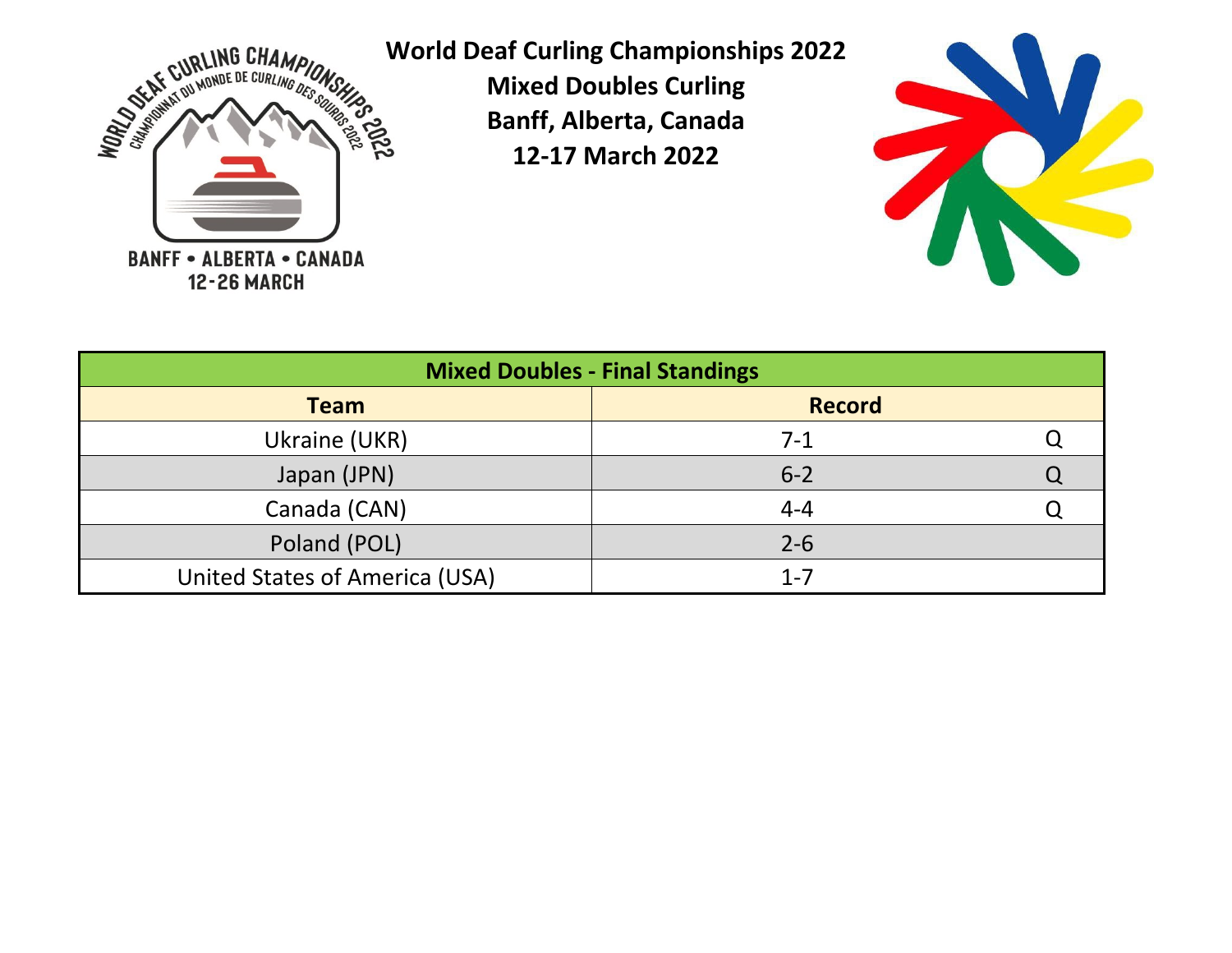



**Mixed Doubles Curling Playoffs**

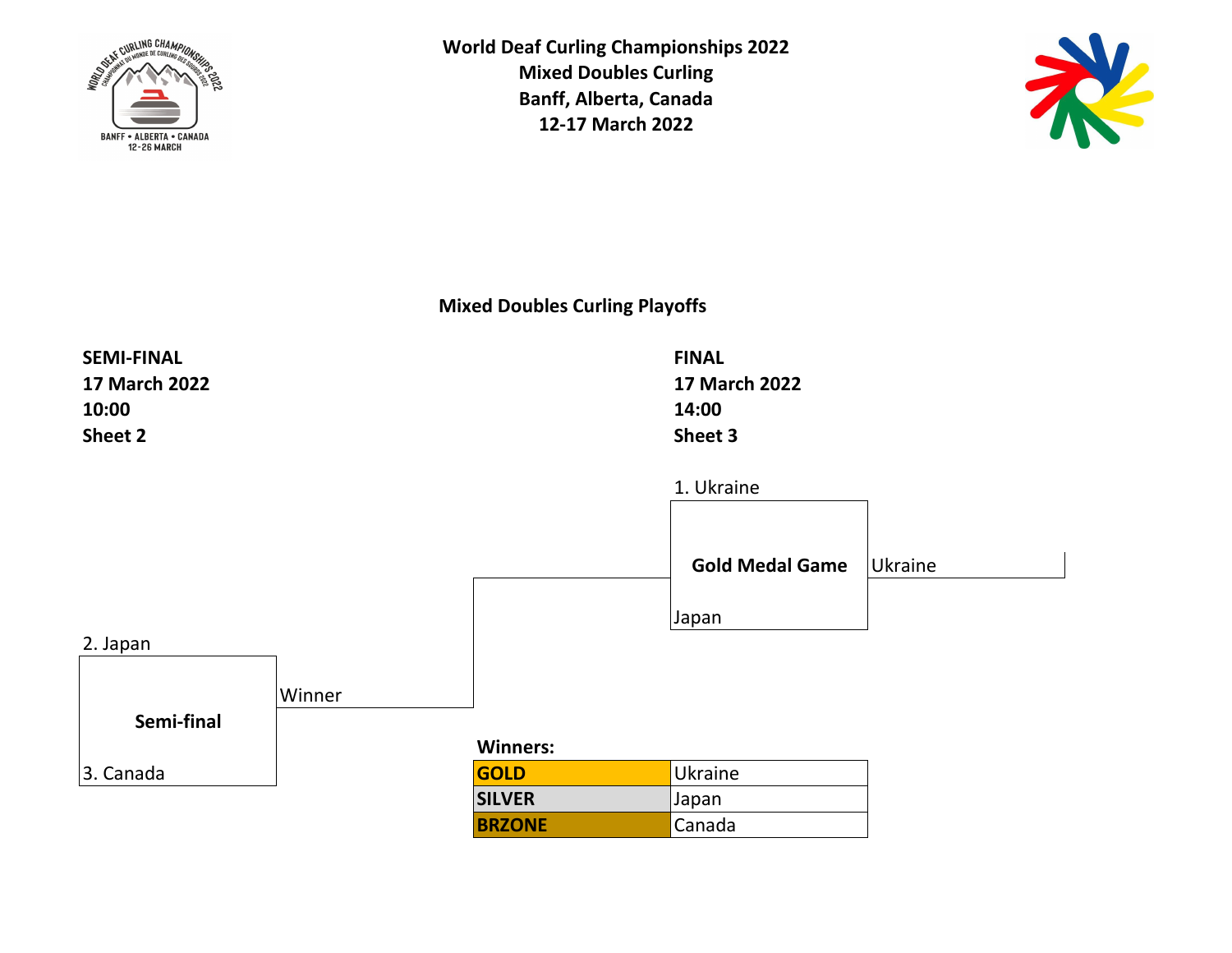



### **Last Stone Draw Control Sheet - Mixed Doubles Curling**

|            | Teams                               |   | All Games   |        |            |                 | Game 1            |                    | Game 2              | Game 3 |                        |                                  | Game 4 |       | Game 5           | Game 6                 |      |      | Game 7 |             | Game 8               |
|------------|-------------------------------------|---|-------------|--------|------------|-----------------|-------------------|--------------------|---------------------|--------|------------------------|----------------------------------|--------|-------|------------------|------------------------|------|------|--------|-------------|----------------------|
|            |                                     |   | No. ひ No. び | Total  | DSC $(cm)$ | ↻               | ೮                 | ℧                  | ೮                   | ℧      | U                      | ℧                                | U      | U     | ೮                | U                      | ೮    | ℧    | U      | ℧           | ೮                    |
|            | Canada (2)                          |   |             |        | 761.2      |                 |                   |                    |                     |        |                        |                                  |        |       |                  |                        |      |      |        |             |                      |
|            | <b>KOROL, Sally</b>                 | 4 | 4           | 8      |            | 35.5            |                   | <b>Maria Barat</b> |                     |        | <b>Service Service</b> |                                  | 52.7   | 48.7  |                  | 31.8                   |      |      | 19.9   |             | 75.9                 |
| M          | AUSTRIA, Michael                    | 4 | 4           | 8      |            |                 | 178.2             |                    | 72.5                | 10.3   |                        | 80.5                             |        |       | 49.9             |                        | 18.8 | 72.2 |        | 14.3        |                      |
| Japan (1)  |                                     |   |             |        | 633.3      |                 |                   |                    |                     |        |                        |                                  |        |       |                  |                        |      |      |        |             |                      |
|            | MATSUHASHI, Sayuri                  | 4 | 4           | 8      |            | 56.9            |                   |                    | 28.6                | 7.4    |                        |                                  | 26.2   | 82.8  |                  | <b>Service Service</b> |      |      | 38.4   |             | <b>Maria Barbara</b> |
| M          | ARAYA, Hisho                        | 4 | 4           | 8      |            |                 | 49.6              | 69.5               |                     |        | 7.0                    | 54.4                             |        |       | 61.6             |                        | 25.2 | 32.2 |        | 93.5        |                      |
| Poland (5) |                                     |   |             | 1710.4 |            |                 |                   |                    |                     |        |                        |                                  |        |       |                  |                        |      |      |        |             |                      |
| F          | FIJOLEK, Elzbieta                   | 4 | 4           | 8      |            | <b>MARSHARE</b> |                   |                    | 131.5               | 199.6  |                        |                                  | 199.6  |       |                  | 143.4 199.6            |      |      |        | 199.6 199.6 |                      |
| м          | SZCZESNY, Grzegorz                  | 4 | 4           | 8      |            |                 | <b>Contractor</b> | 199.6              |                     |        | 43.7                   | 93.4                             |        | 27.7  |                  |                        | 26.3 | 22.3 |        |             | 24.5                 |
|            | Ukraine (4)                         |   |             |        | 1023.4     |                 |                   |                    |                     |        |                        |                                  |        |       |                  |                        |      |      |        |             |                      |
|            | YAKYMETS, Kateryna                  | 4 | 4           | 8      |            | 70.8            |                   |                    | <b>Construction</b> | 55.4   |                        |                                  | 35.5   | 44.8  |                  |                        | 78.5 |      | 2.2    | 194.0       |                      |
| M          | PLESKANKA, Mykhailo                 | 4 | 4           | 8      |            |                 | <b>Maria Bara</b> | 91.4               |                     |        | 27.3                   | 154.2                            |        |       | 27.9             | 107.3                  |      | 44.5 |        |             | 89.6                 |
|            | <b>United States of America (3)</b> |   |             |        |            |                 |                   |                    |                     |        |                        |                                  |        |       |                  |                        |      |      |        |             |                      |
| F          | <b>WEBER, Mary Rose</b>             | 4 | 4           | 8      |            | 118.8           |                   |                    | 81.5                | 60.3   |                        |                                  | 10.3   | 135.1 |                  |                        | 14.6 | 89.2 |        |             | 79.1                 |
| м          | NATHANSON, David                    | 4 | 4           | 8      |            |                 | 62.4              | 112.7              |                     |        | 96.2                   | <b>Santa Cardinal Compositor</b> |        |       | <b>Maria Bar</b> | 45.0                   |      |      | 20.1   | 58.6        |                      |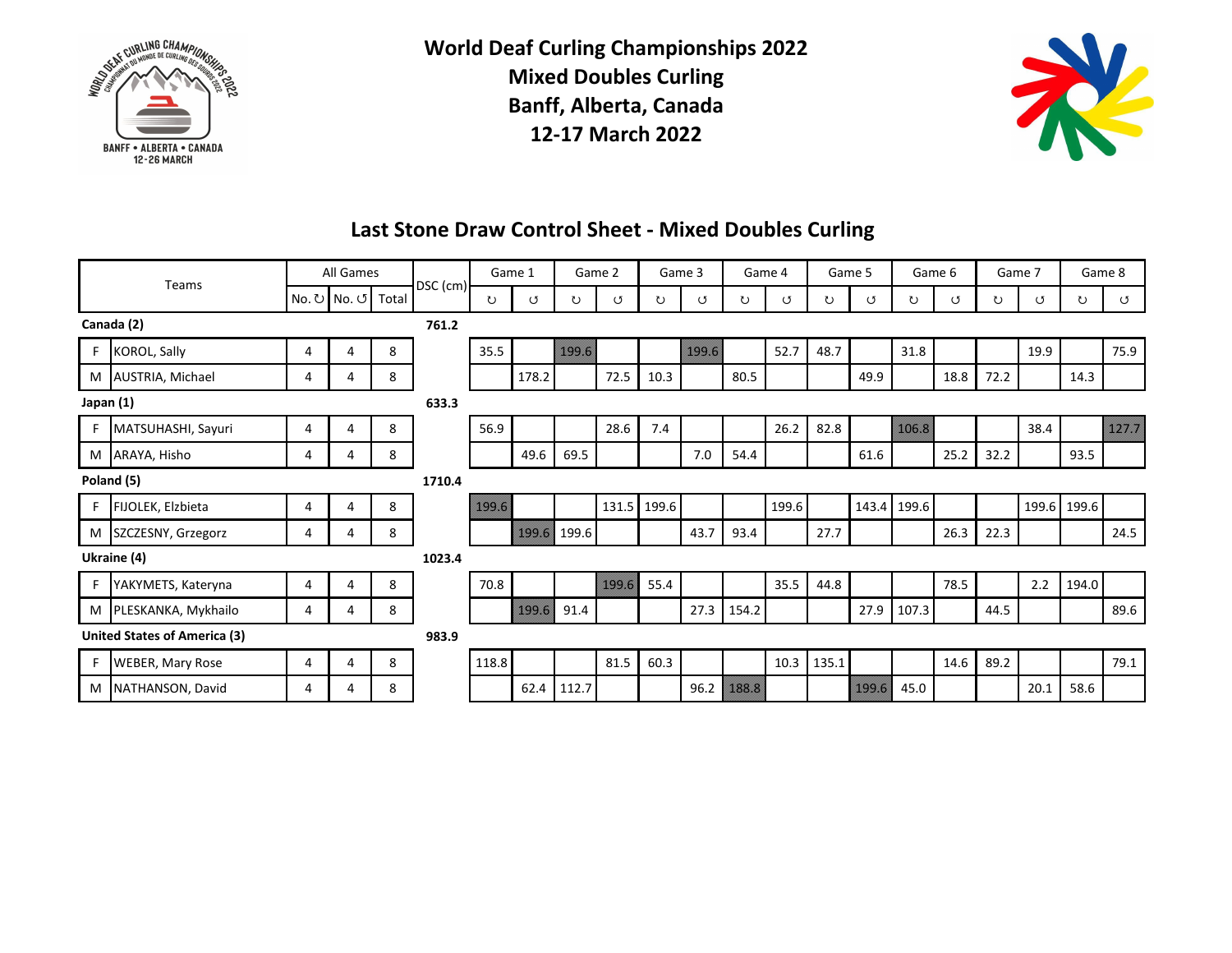



**Mixed Doubles - Draw 1 Results 12 March 2022**

| Sheet 2    | <b>LSFE</b> |  |  |  |  | <b>TOTAL</b> |
|------------|-------------|--|--|--|--|--------------|
| <b>UKR</b> |             |  |  |  |  |              |
| <b>POL</b> |             |  |  |  |  |              |

| Sheet 3    | <b>LSFE</b> |  |  |  |  | <b>TOTAL</b> |
|------------|-------------|--|--|--|--|--------------|
| <b>CAN</b> |             |  |  |  |  |              |
| <b>JPN</b> |             |  |  |  |  |              |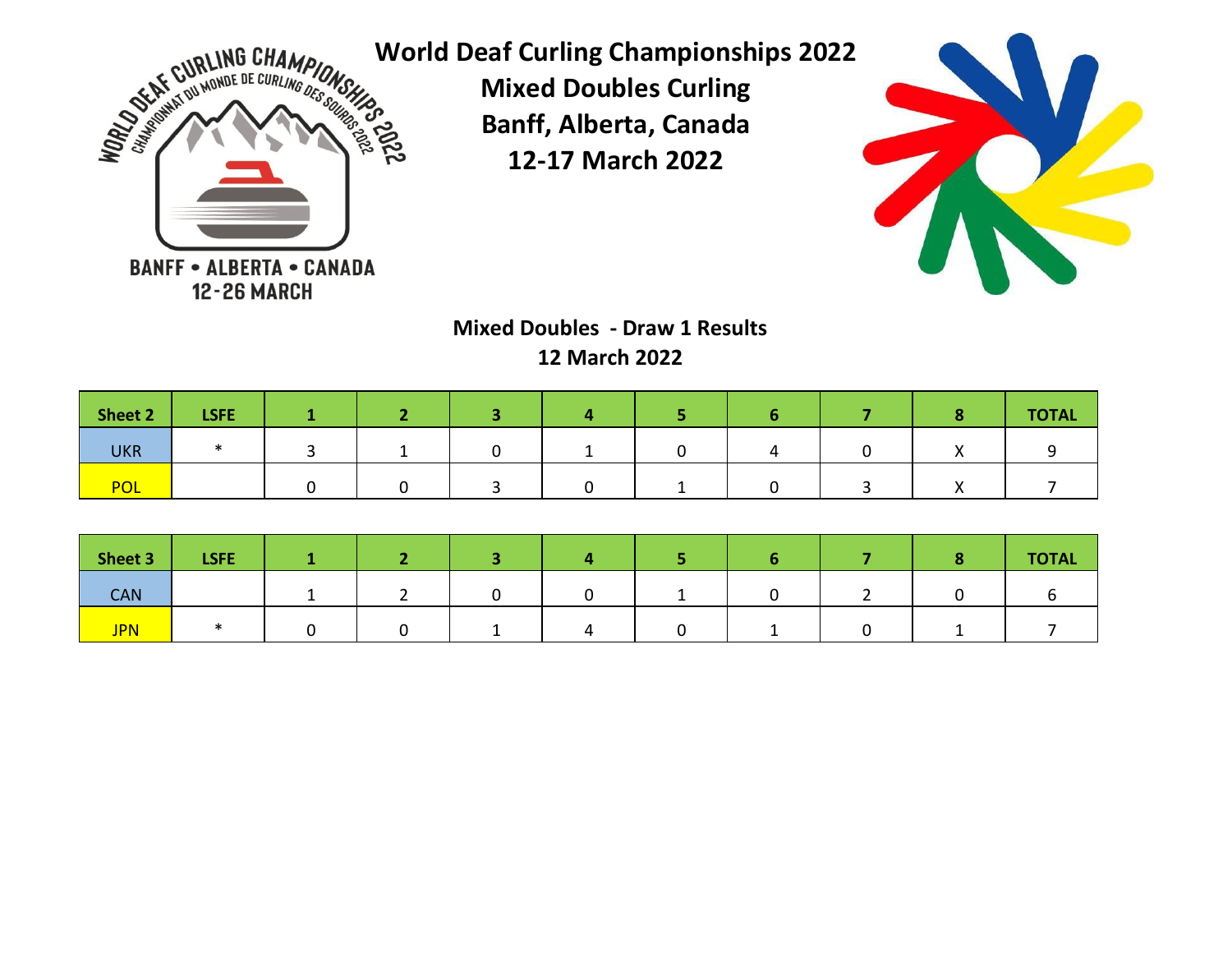



# **Mixed Doubles - Draw 2 Results 12 March 2022**

| Sheet 2    | <b>LSFE</b> |  |  |  |  | <b>TOTAL</b> |
|------------|-------------|--|--|--|--|--------------|
| <b>POL</b> |             |  |  |  |  |              |
| <b>CAN</b> |             |  |  |  |  |              |

| Sheet 3    | <b>LSFE</b> |  |  |  |  | <b>TOTAL</b> |
|------------|-------------|--|--|--|--|--------------|
| <b>USA</b> |             |  |  |  |  |              |
| <b>UKR</b> |             |  |  |  |  | ∸∸           |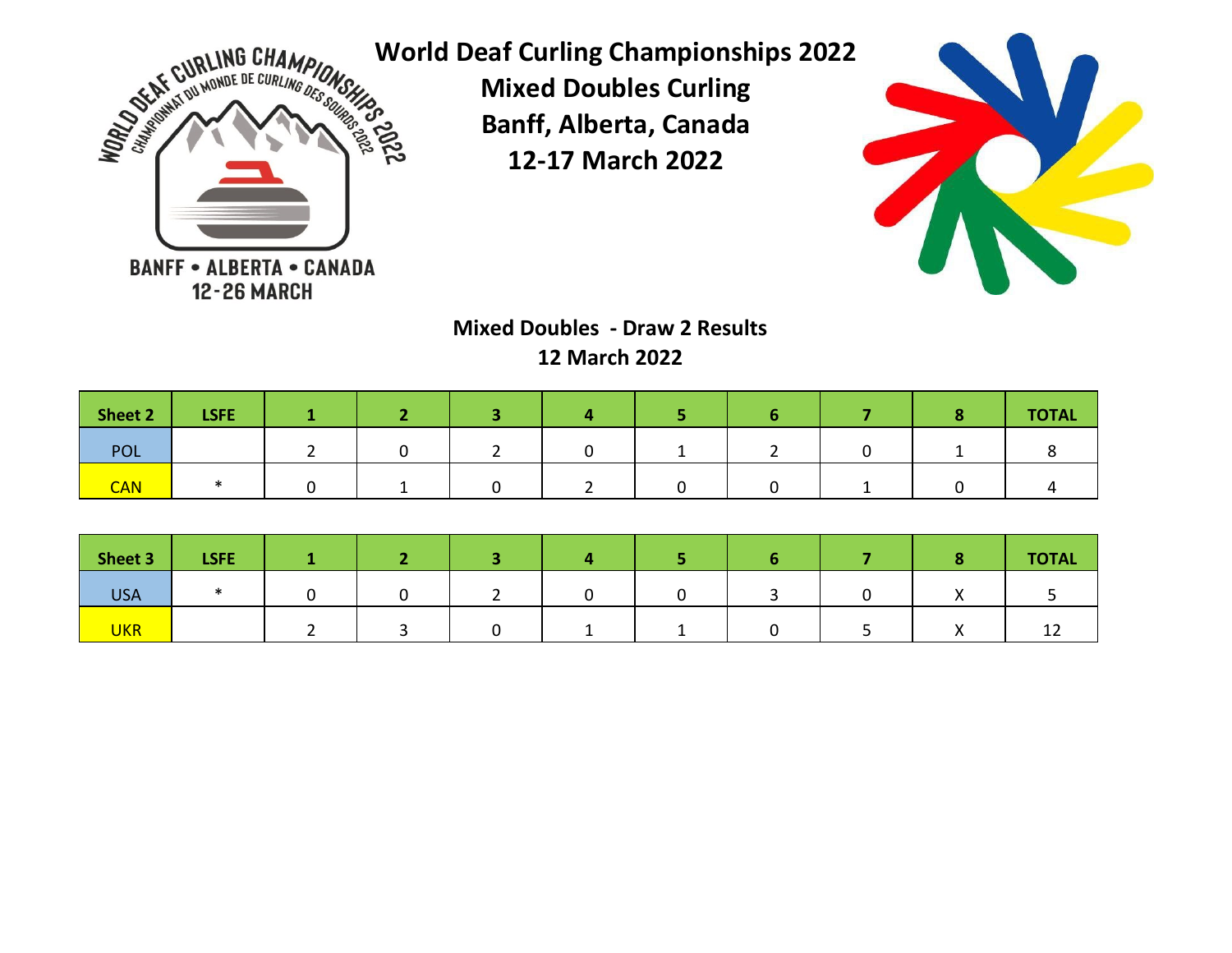



**Mixed Doubles - Draw 3 Results 13 March 2022**

| Sheet 2    | <b>LSFE</b> |  |  |  |  | <b>TOTAL</b> |
|------------|-------------|--|--|--|--|--------------|
| <b>JPN</b> |             |  |  |  |  |              |
| <b>UKR</b> |             |  |  |  |  |              |

| Sheet 3    | LSFE |  |  |  |  | <b>TOTAL</b> |
|------------|------|--|--|--|--|--------------|
| POL        |      |  |  |  |  |              |
| <b>USA</b> |      |  |  |  |  |              |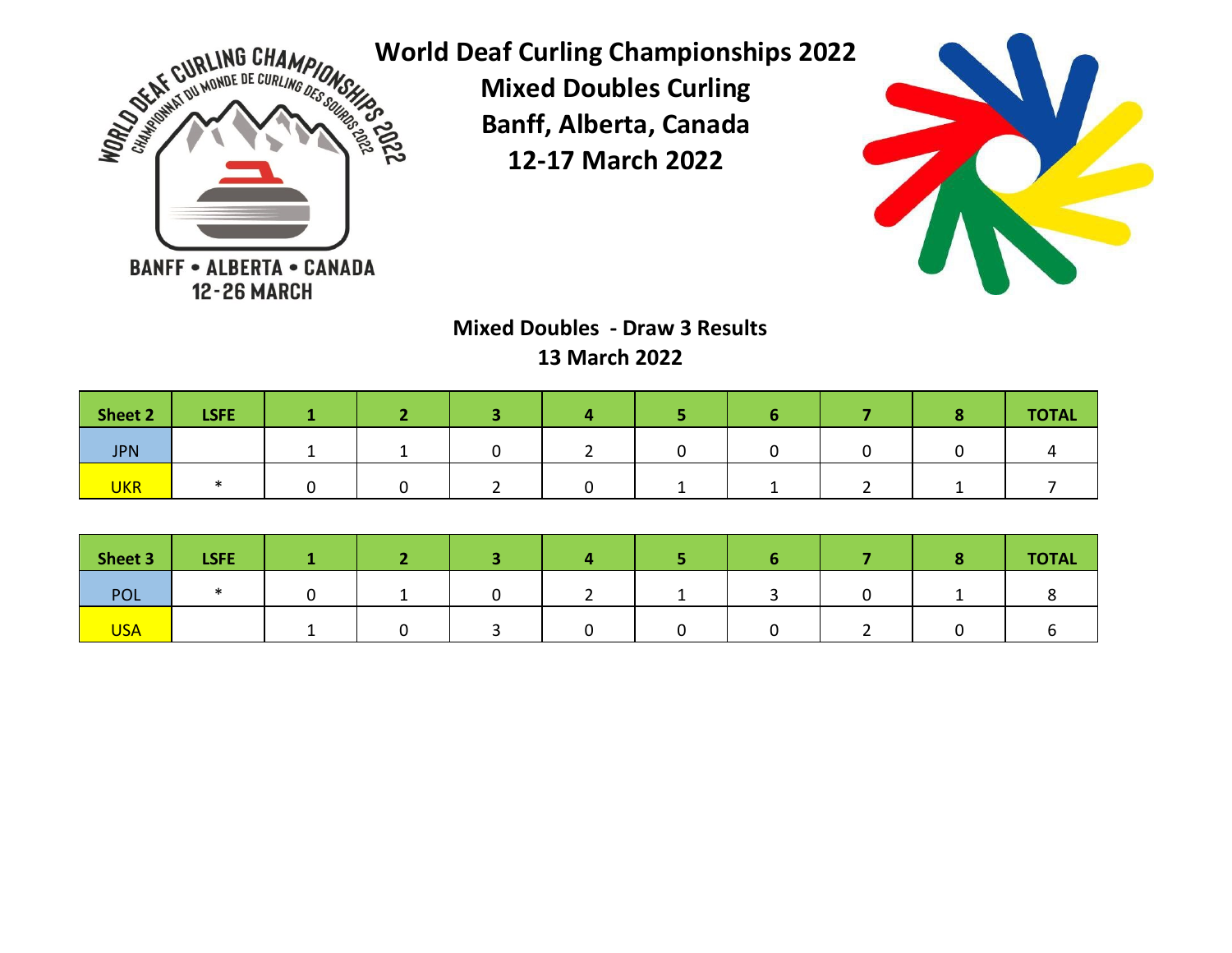



# **Mixed Doubles - Draw 4 Results 13 March 2022**

| Sheet 2    | <b>LSFE</b> |  |  |  |  | <b>TOTAL</b> |
|------------|-------------|--|--|--|--|--------------|
| <b>JPN</b> |             |  |  |  |  |              |
| <b>POL</b> |             |  |  |  |  |              |

| Sheet 3    | <b>LSFE</b> |  |  |  |  | <b>TOTAL</b> |
|------------|-------------|--|--|--|--|--------------|
| <b>CAN</b> |             |  |  |  |  |              |
| <b>USA</b> |             |  |  |  |  |              |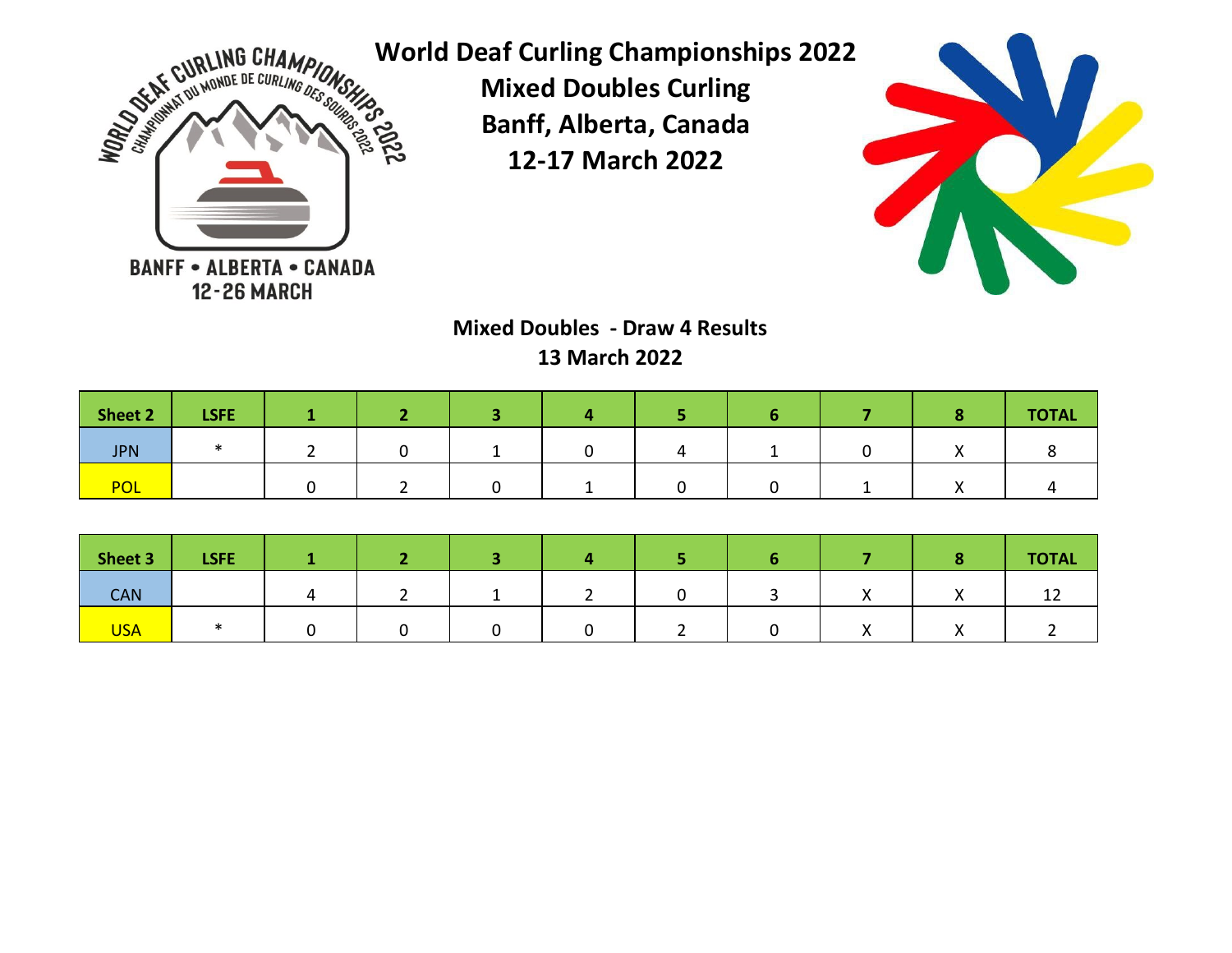



# **Mixed Doubles - Draw 5 Results 14 March 2022**

| Sheet 2    | LSFE/ |  |  |  |  | <b>TOTAL</b> |
|------------|-------|--|--|--|--|--------------|
| <b>USA</b> |       |  |  |  |  |              |
| <b>JPN</b> |       |  |  |  |  |              |

| Sheet 3    | <b>LSFE</b> |  |  |  |  | <b>TOTAL</b> |
|------------|-------------|--|--|--|--|--------------|
| <b>UKR</b> |             |  |  |  |  |              |
| <b>CAN</b> |             |  |  |  |  |              |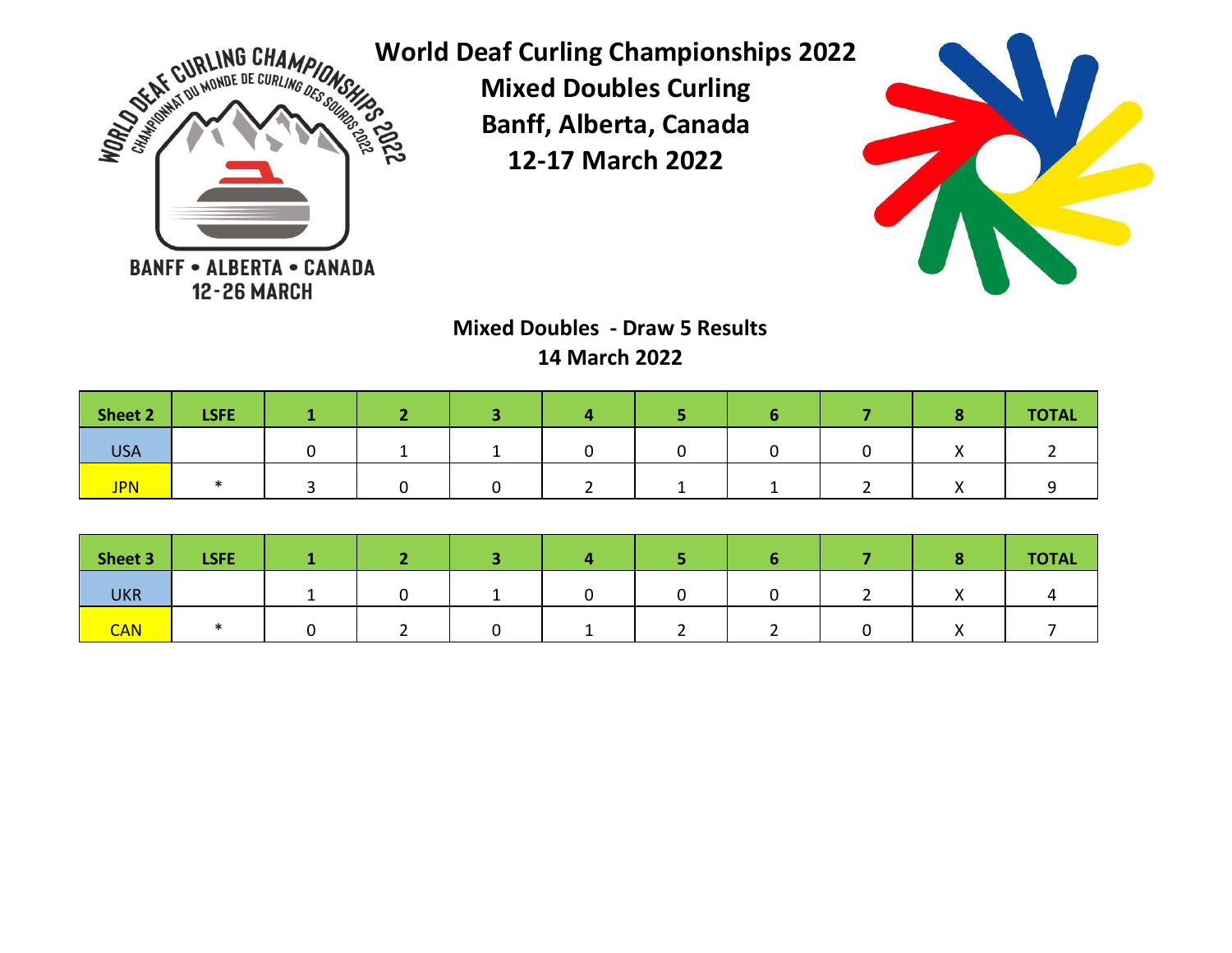



# **Mixed Doubles - Draw 6 Results 14 March 2022**

| Sheet 2    | <b>LSFE</b> |  |  |  |  | <b>TOTAL</b> |
|------------|-------------|--|--|--|--|--------------|
| <b>JPN</b> |             |  |  |  |  |              |
| <b>CAN</b> |             |  |  |  |  |              |

| Sheet 3    | <b>LSFE</b> |  |  |  |  | <b>TOTAL</b> |
|------------|-------------|--|--|--|--|--------------|
| <b>POL</b> |             |  |  |  |  |              |
| <b>UKR</b> |             |  |  |  |  | --           |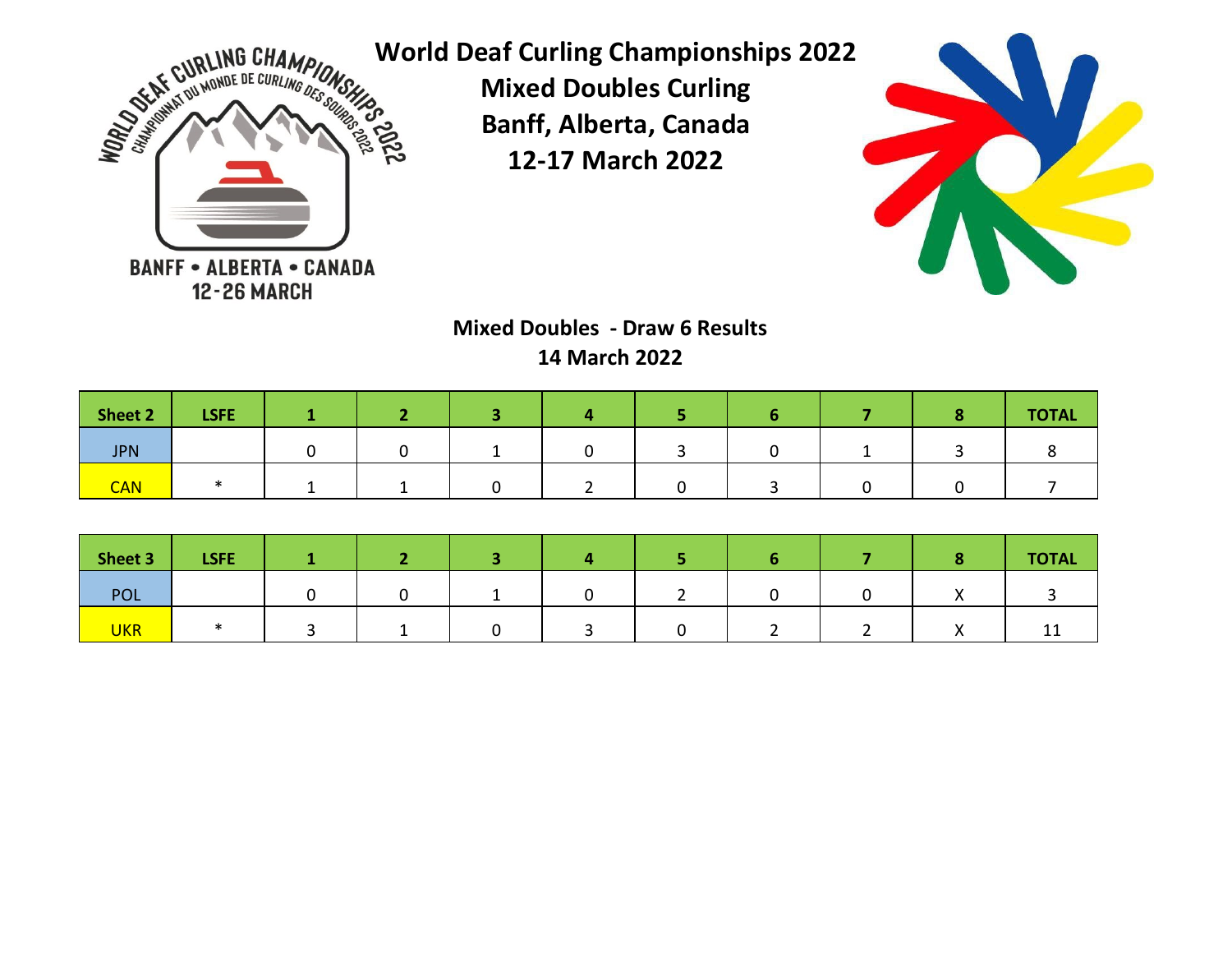



**Mixed Doubles - Draw 7 Results 15 March 2022**

| Sheet 2    | <b>LSFE</b> |  |  |  |  | <b>TOTAL</b> |
|------------|-------------|--|--|--|--|--------------|
| <b>UKR</b> |             |  |  |  |  |              |
| <b>USA</b> |             |  |  |  |  |              |

| Sheet 3    | LSFE. |  |  |  |           | <b>TOTAL</b> |
|------------|-------|--|--|--|-----------|--------------|
| <b>CAN</b> |       |  |  |  |           | 13           |
| <b>POL</b> |       |  |  |  | $\lambda$ |              |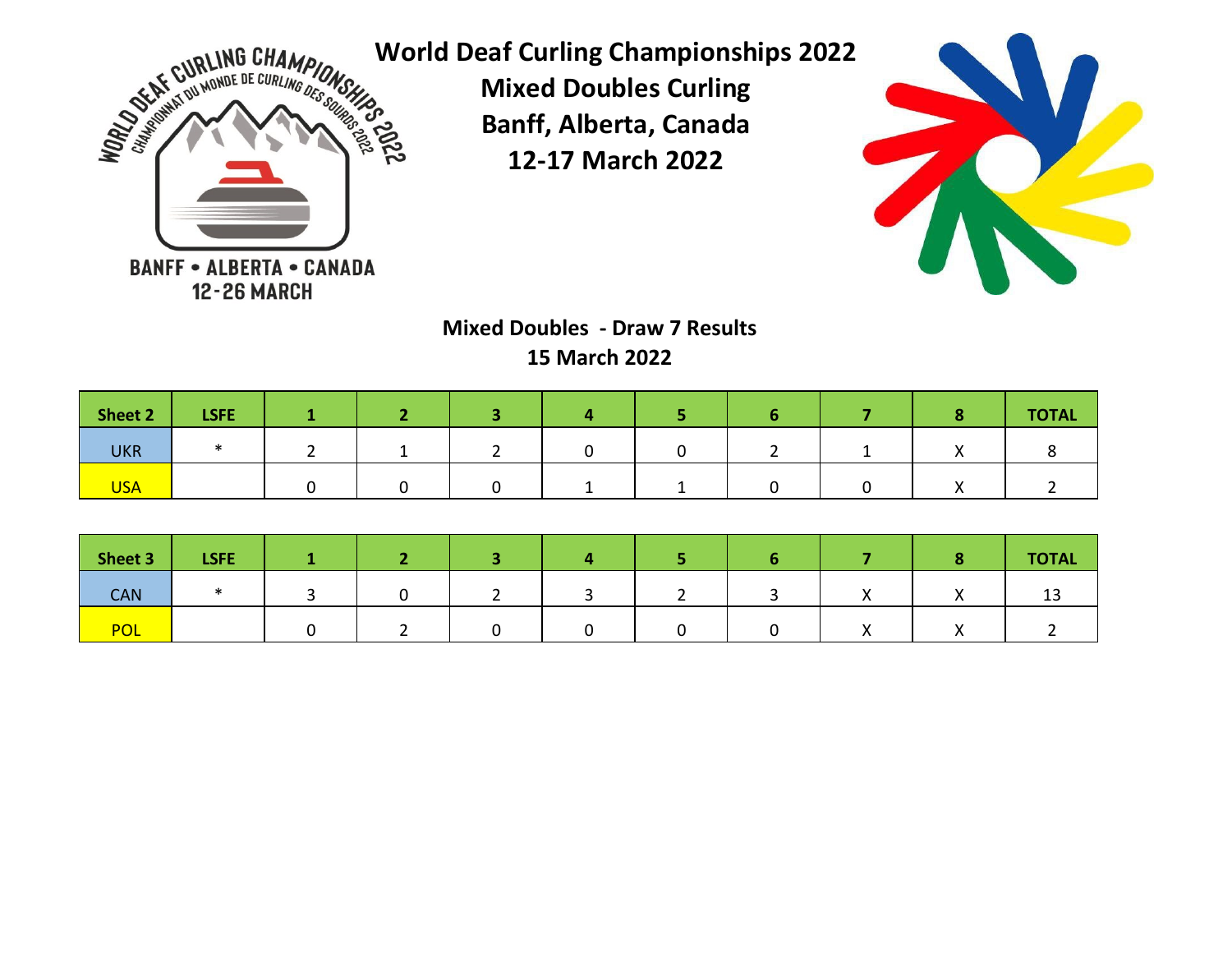



**Mixed Doubles - Draw 8 Results 15 March 2022**

| Sheet 2    | <b>LSFE</b> |  |  |  |  | <b>TOTAL</b> |
|------------|-------------|--|--|--|--|--------------|
| <b>USA</b> |             |  |  |  |  |              |
| <b>POL</b> |             |  |  |  |  |              |

| Sheet 3    | <b>LSFE</b> |  |  |  |  | <b>TOTAL</b> |
|------------|-------------|--|--|--|--|--------------|
| <b>UKR</b> |             |  |  |  |  |              |
| <b>JPN</b> |             |  |  |  |  |              |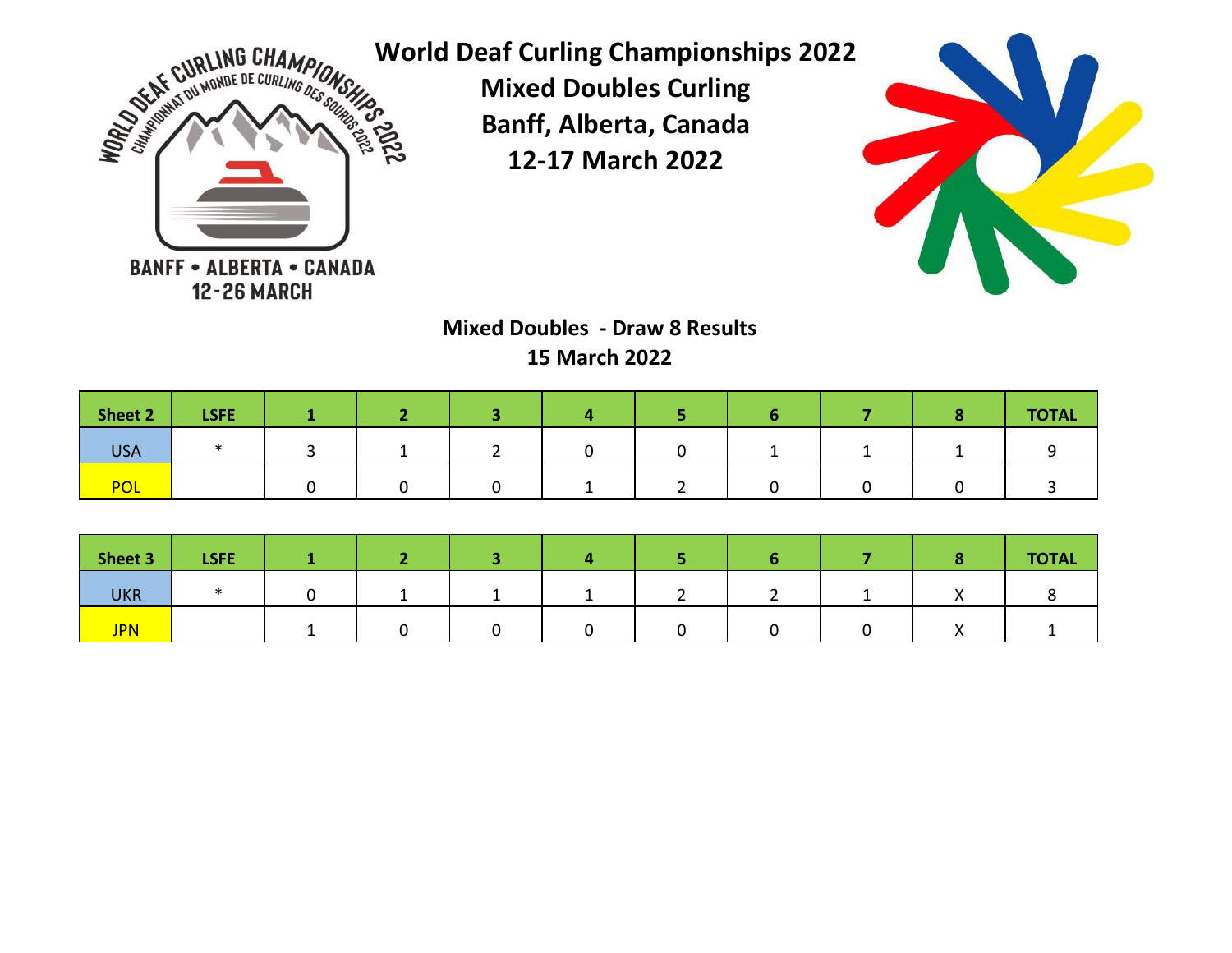



**Mixed Doubles - Draw 9 Results 16 March 2022**

| Sheet 2    | <b>LSFE</b> |  |  |  |  | <b>TOTAL</b> |
|------------|-------------|--|--|--|--|--------------|
| POL        |             |  |  |  |  |              |
| <b>JPN</b> |             |  |  |  |  |              |

| Sheet 3    | <b>LSFE</b> |  |  |  |  | <b>TOTAL</b> |
|------------|-------------|--|--|--|--|--------------|
| <b>USA</b> |             |  |  |  |  |              |
| <b>CAN</b> |             |  |  |  |  | --           |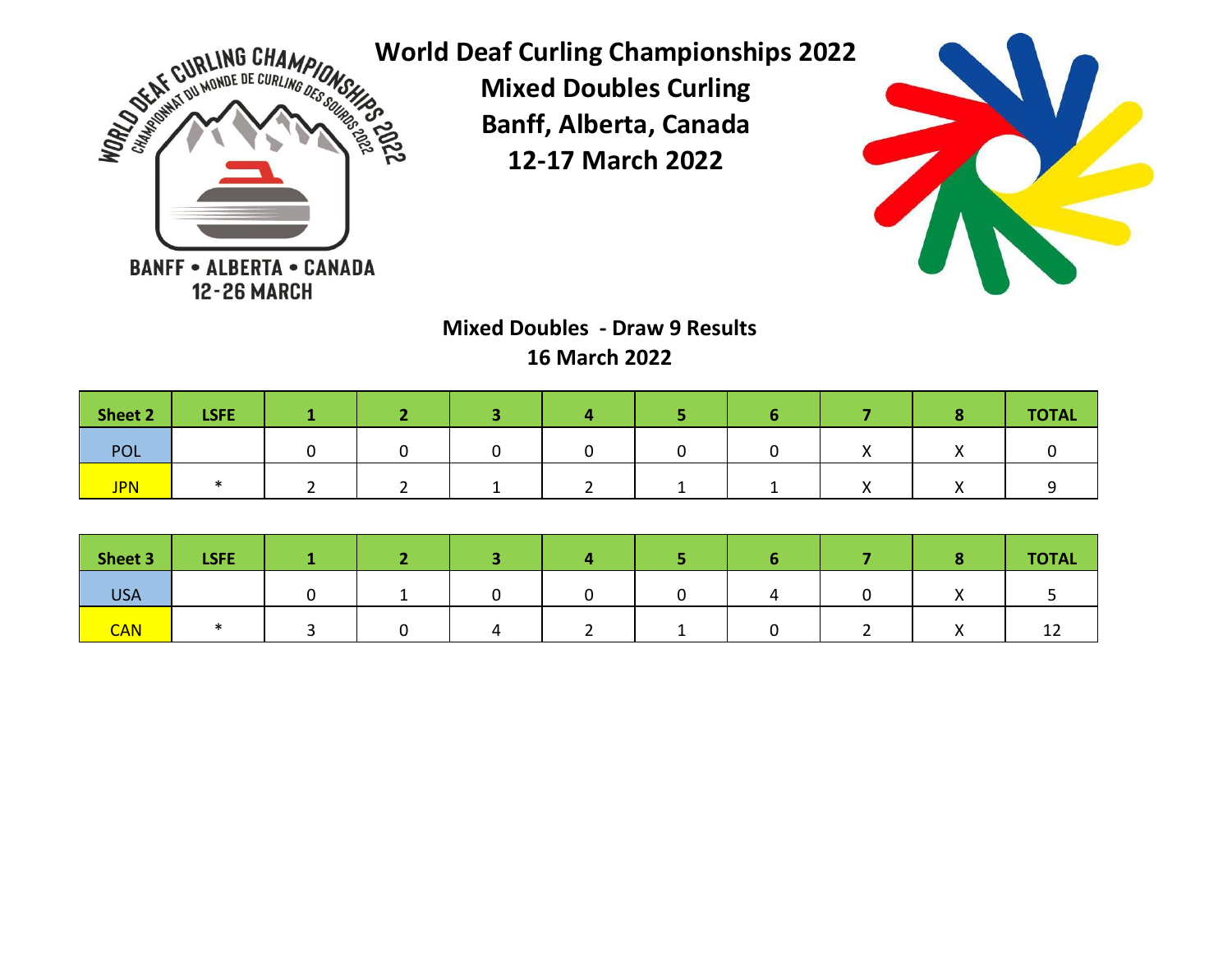



# **Mixed Doubles - Draw 10 Results 16 March 2022**

| Sheet 2    | <b>LSFE</b> |  |  |  |  | <b>TOTAL</b> |
|------------|-------------|--|--|--|--|--------------|
| <b>CAN</b> |             |  |  |  |  |              |
| <b>UKR</b> |             |  |  |  |  | 10           |

| Sheet 3    | <b>LSFE</b> |  |  |  |  | <b>TOTAL</b> |
|------------|-------------|--|--|--|--|--------------|
| <b>JPN</b> |             |  |  |  |  |              |
| <b>USA</b> |             |  |  |  |  |              |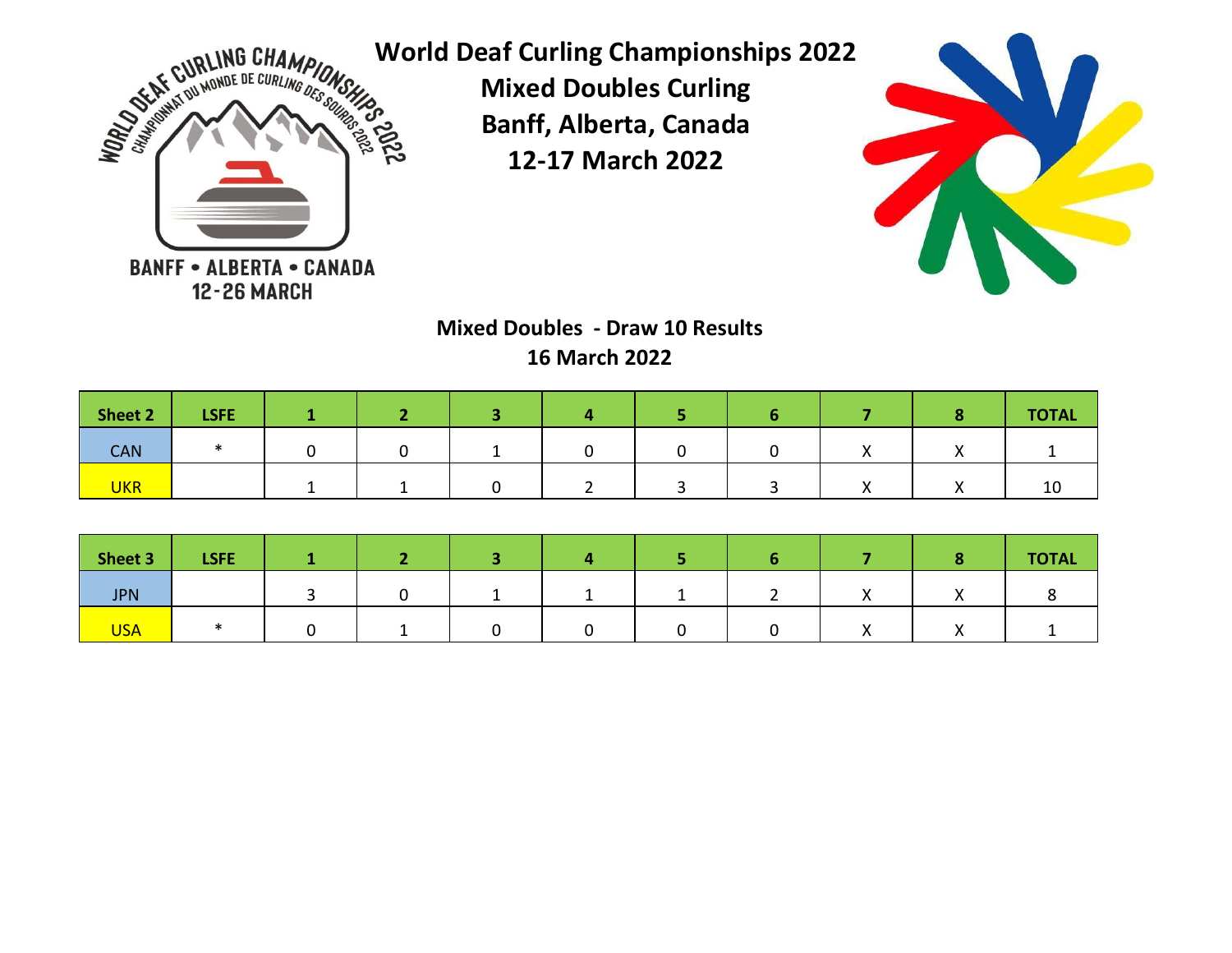



**Mixed Doubles - Semi-Final Results 17 March 2022**

| Sheet 2    | <b>LSFE</b> |  |  |  |  | <b>TOTAL</b> |
|------------|-------------|--|--|--|--|--------------|
| <b>JPN</b> |             |  |  |  |  |              |
| <b>CAN</b> |             |  |  |  |  |              |